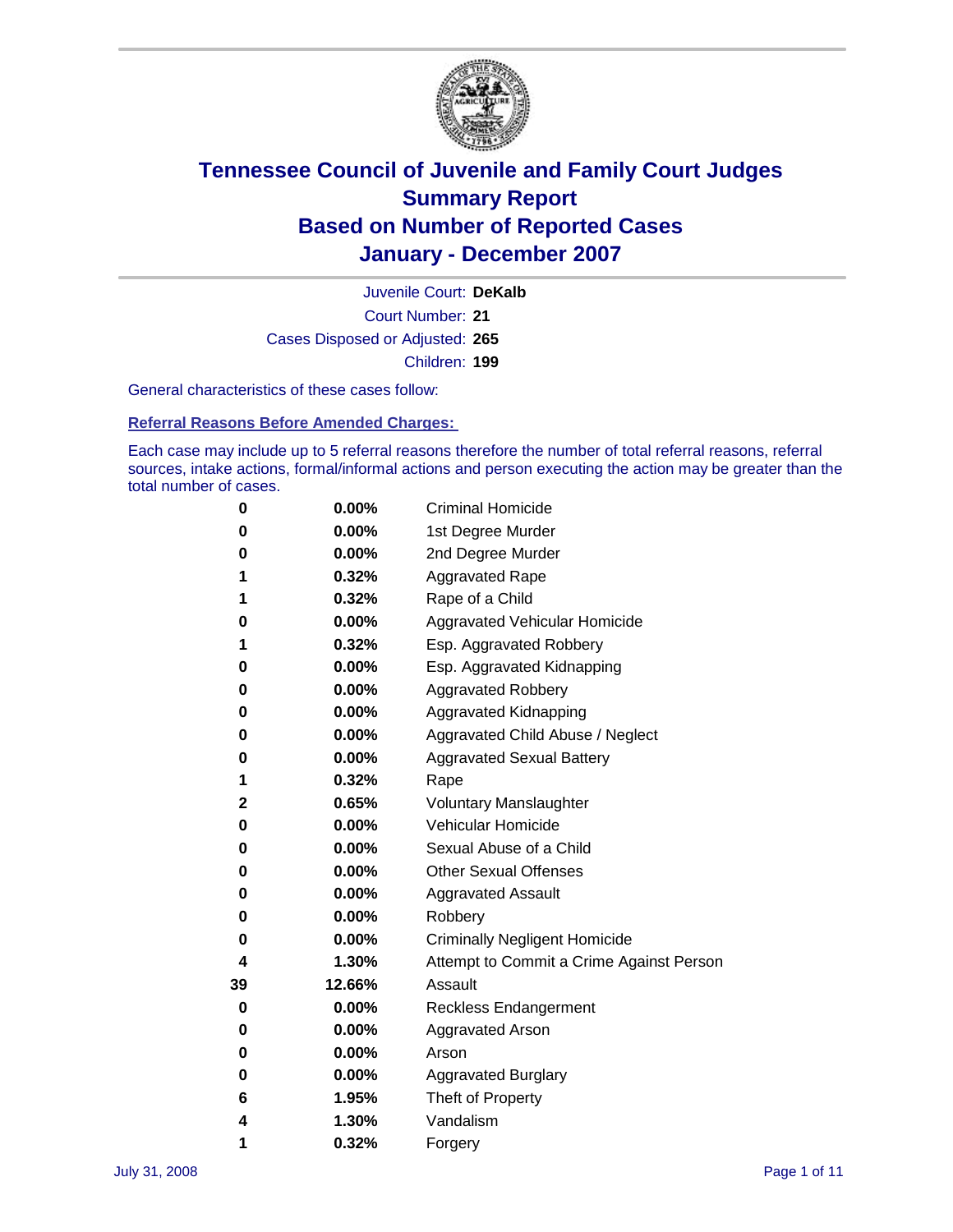

Court Number: **21** Juvenile Court: **DeKalb** Cases Disposed or Adjusted: **265** Children: **199**

#### **Referral Reasons Before Amended Charges:**

Each case may include up to 5 referral reasons therefore the number of total referral reasons, referral sources, intake actions, formal/informal actions and person executing the action may be greater than the total number of cases.

| 0           | 0.00%    | <b>Worthless Checks</b>                                     |
|-------------|----------|-------------------------------------------------------------|
| 0           | 0.00%    | Illegal Possession / Fraudulent Use of Credit / Debit Cards |
| 0           | 0.00%    | <b>Burglary</b>                                             |
| $\mathbf 2$ | 0.65%    | Unauthorized Use of a Vehicle                               |
| 0           | 0.00%    | <b>Cruelty to Animals</b>                                   |
| 0           | $0.00\%$ | Sale of Controlled Substances                               |
| 0           | 0.00%    | <b>Other Drug Offenses</b>                                  |
| 7           | 2.27%    | <b>Possession of Controlled Substances</b>                  |
| 0           | 0.00%    | <b>Criminal Attempt</b>                                     |
| 0           | 0.00%    | Carrying Weapons on School Property                         |
| 0           | 0.00%    | Unlawful Carrying / Possession of a Weapon                  |
| 0           | 0.00%    | <b>Evading Arrest</b>                                       |
| 0           | 0.00%    | Escape                                                      |
| 0           | 0.00%    | Driving Under Influence (DUI)                               |
| $\mathbf 2$ | 0.65%    | Possession / Consumption of Alcohol                         |
| $\mathbf 2$ | 0.65%    | Resisting Stop, Frisk, Halt, Arrest or Search               |
| 0           | $0.00\%$ | <b>Aggravated Criminal Trespass</b>                         |
| 8           | 2.60%    | Harassment                                                  |
| 0           | $0.00\%$ | Failure to Appear                                           |
| 0           | 0.00%    | Filing a False Police Report                                |
| 0           | 0.00%    | Criminal Impersonation                                      |
|             | 0.32%    | <b>Disorderly Conduct</b>                                   |
| 1           | 0.32%    | <b>Criminal Trespass</b>                                    |
| 0           | 0.00%    | <b>Public Intoxication</b>                                  |
| 0           | 0.00%    | Gambling                                                    |
| 118         | 38.31%   | Traffic                                                     |
| $\mathbf 0$ | $0.00\%$ | <b>Local Ordinances</b>                                     |
| 4           | 1.30%    | Violation of Wildlife Regulations                           |
| 0           | 0.00%    | Contempt of Court                                           |
| 27          | 8.77%    | Violation of Probation                                      |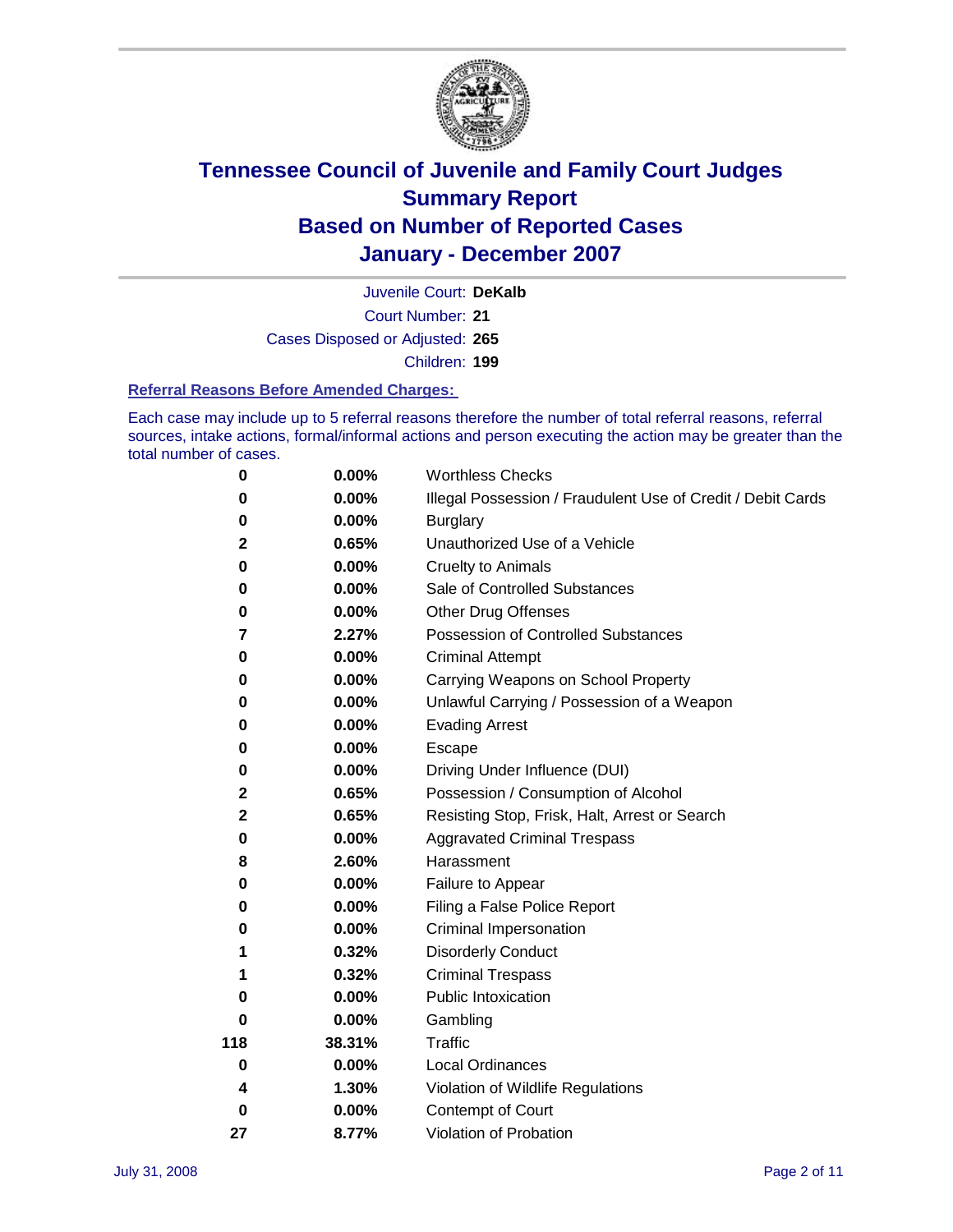

Court Number: **21** Juvenile Court: **DeKalb** Cases Disposed or Adjusted: **265** Children: **199**

#### **Referral Reasons Before Amended Charges:**

Each case may include up to 5 referral reasons therefore the number of total referral reasons, referral sources, intake actions, formal/informal actions and person executing the action may be greater than the total number of cases.

| $\bf{0}$ | 0.00%    | Violation of Aftercare                 |
|----------|----------|----------------------------------------|
| 20       | 6.49%    | Unruly Behavior                        |
| 23       | 7.47%    | Truancy                                |
| 8        | 2.60%    | In-State Runaway                       |
| $\bf{0}$ | $0.00\%$ | Out-of-State Runaway                   |
| 20       | 6.49%    | Possession of Tobacco Products         |
| 0        | 0.00%    | Violation of a Valid Court Order       |
| 3        | 0.97%    | Violation of Curfew                    |
| 0        | 0.00%    | Sexually Abused Child                  |
| 0        | 0.00%    | <b>Physically Abused Child</b>         |
| 0        | 0.00%    | Dependency / Neglect                   |
| $\bf{0}$ | 0.00%    | <b>Termination of Parental Rights</b>  |
| 0        | 0.00%    | <b>Violation of Pretrial Diversion</b> |
| 0        | 0.00%    | Violation of Informal Adjustment       |
|          | 0.32%    | <b>Judicial Review</b>                 |
| 0        | 0.00%    | <b>Administrative Review</b>           |
|          | 0.32%    | <b>Foster Care Review</b>              |
| 0        | 0.00%    | Custody                                |
| 0        | 0.00%    | Visitation                             |
| 0        | 0.00%    | Paternity / Legitimation               |
| 0        | 0.00%    | <b>Child Support</b>                   |
| 0        | 0.00%    | <b>Request for Medical Treatment</b>   |
| $\bf{0}$ | 0.00%    | <b>Consent to Marry</b>                |
| 0        | 0.00%    | Other                                  |
| 308      | 100.00%  | <b>Total Referrals</b>                 |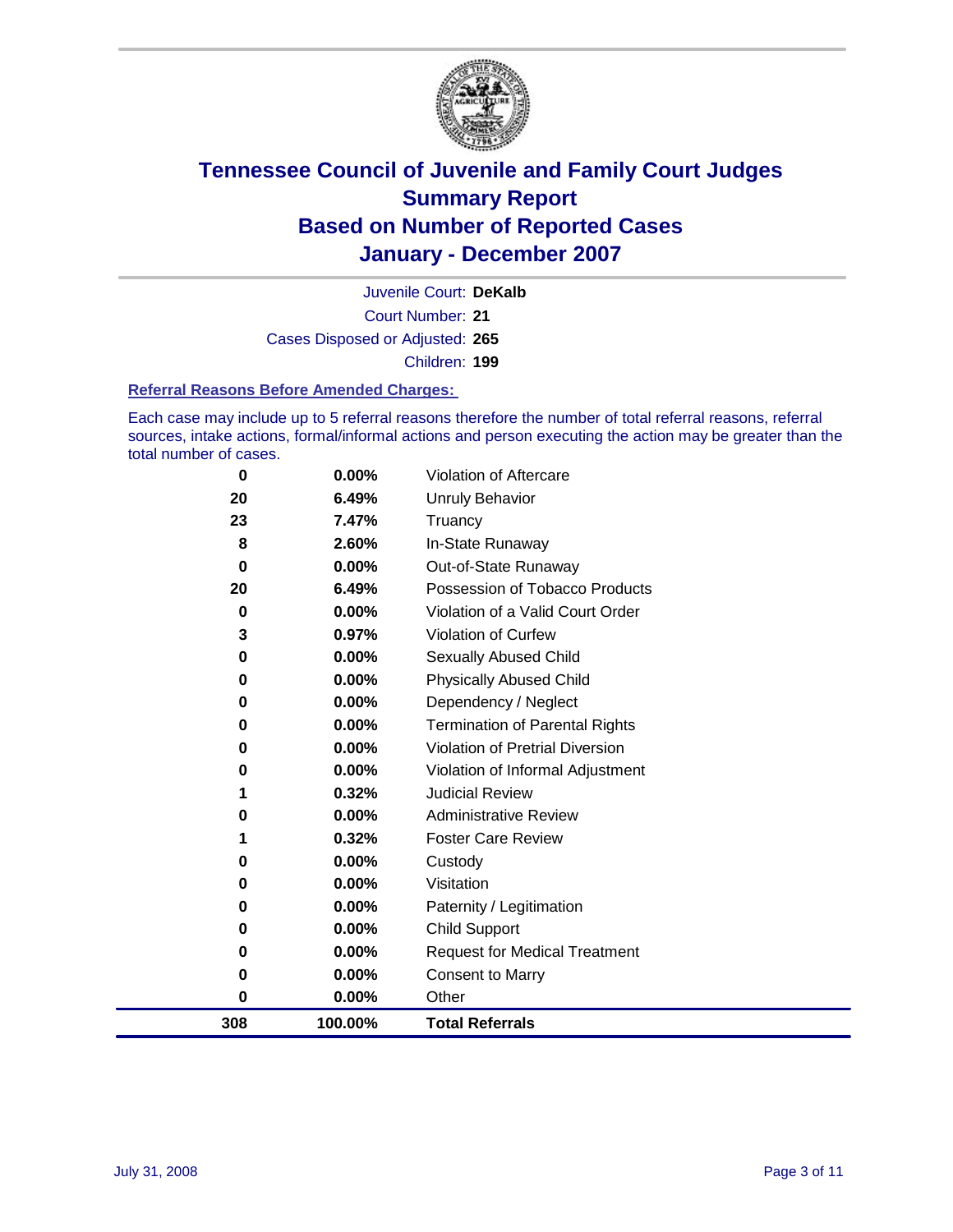

|                            |                                 | Juvenile Court: DeKalb |  |  |  |  |  |
|----------------------------|---------------------------------|------------------------|--|--|--|--|--|
|                            | Court Number: 21                |                        |  |  |  |  |  |
|                            | Cases Disposed or Adjusted: 265 |                        |  |  |  |  |  |
|                            | Children: 199                   |                        |  |  |  |  |  |
| <b>Referral Sources: 1</b> |                                 |                        |  |  |  |  |  |
| 156                        | 50.65%                          | Law Enforcement        |  |  |  |  |  |

| 308          | 100.00% | <b>Total Referral Sources</b>     |  |
|--------------|---------|-----------------------------------|--|
| $\mathbf{2}$ | 0.65%   | Other                             |  |
| 0            | 0.00%   | Unknown                           |  |
| 0            | 0.00%   | Hospital                          |  |
| 0            | 0.00%   | Child & Parent                    |  |
| 15           | 4.87%   | Victim                            |  |
| 0            | 0.00%   | <b>Other Court</b>                |  |
| 0            | 0.00%   | Social Agency                     |  |
| 0            | 0.00%   | <b>Court Staff</b>                |  |
| 0            | 0.00%   | <b>District Attorney's Office</b> |  |
| 4            | 1.30%   | <b>Other State Department</b>     |  |
| 30           | 9.74%   | <b>DCS</b>                        |  |
| 0            | 0.00%   | <b>CSA</b>                        |  |
| 75           | 24.35%  | School                            |  |
| 0            | 0.00%   | Self                              |  |
| 5            | 1.62%   | Relatives                         |  |
| 21           | 6.82%   | Parents                           |  |
|              |         |                                   |  |

#### **Age of Child at Referral: 2**

| 199 | 100.00% | <b>Total Child Count</b> |
|-----|---------|--------------------------|
| 0   | 0.00%   | Unknown / Not Reported   |
| 1   | 0.50%   | Ages 19 and Over         |
| 79  | 39.70%  | Ages 17 through 18       |
| 91  | 45.73%  | Ages 15 through 16       |
| 19  | 9.55%   | Ages 13 through 14       |
| 4   | 2.01%   | Ages 11 through 12       |
| 5   | 2.51%   | Ages 10 and Under        |
|     |         |                          |

<sup>1</sup> If different than number of Referral Reasons (308), verify accuracy of your court's data.

One child could be counted in multiple categories, verify accuracy of your court's data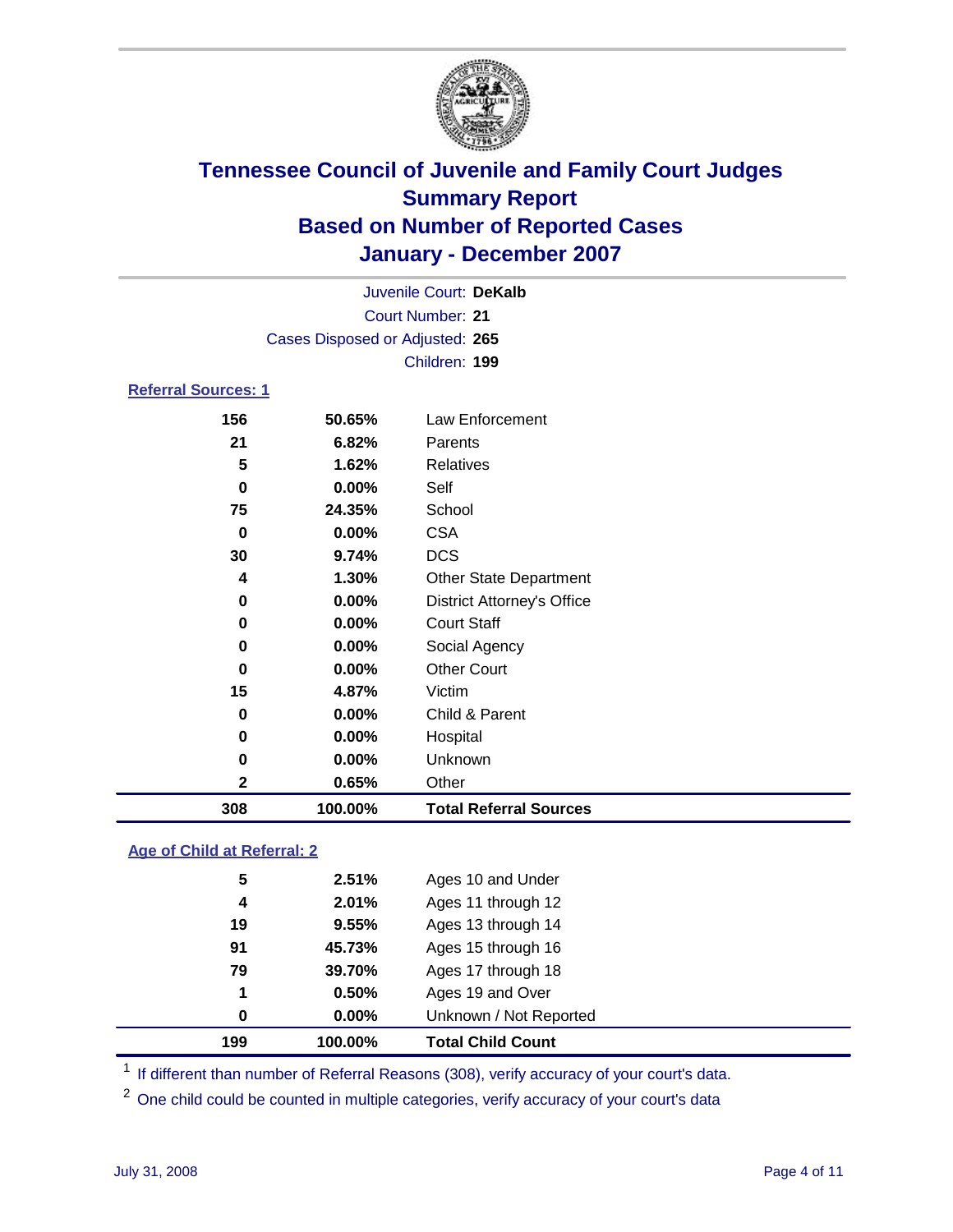

| Juvenile Court: DeKalb                  |                                 |                          |  |  |  |
|-----------------------------------------|---------------------------------|--------------------------|--|--|--|
|                                         | <b>Court Number: 21</b>         |                          |  |  |  |
|                                         | Cases Disposed or Adjusted: 265 |                          |  |  |  |
|                                         |                                 | Children: 199            |  |  |  |
| Sex of Child: 1                         |                                 |                          |  |  |  |
| 134                                     | 67.34%                          | Male                     |  |  |  |
| 65                                      | 32.66%                          | Female                   |  |  |  |
| $\bf{0}$                                | 0.00%                           | Unknown                  |  |  |  |
| 199                                     | 100.00%                         | <b>Total Child Count</b> |  |  |  |
| Race of Child: 1                        |                                 |                          |  |  |  |
| 192                                     | 96.48%                          | White                    |  |  |  |
| 5                                       | 2.51%                           | African American         |  |  |  |
| 0                                       | 0.00%                           | Native American          |  |  |  |
| 0                                       | 0.00%                           | Asian                    |  |  |  |
| 1                                       | 0.50%                           | Mixed                    |  |  |  |
| 1                                       | 0.50%                           | Unknown                  |  |  |  |
| 199                                     | 100.00%                         | <b>Total Child Count</b> |  |  |  |
| <b>Hispanic Origin: 1</b>               |                                 |                          |  |  |  |
| $\overline{\mathbf{z}}$                 | 3.52%                           | Yes                      |  |  |  |
| 192                                     | 96.48%                          | <b>No</b>                |  |  |  |
| $\mathbf 0$                             | 0.00%                           | Unknown                  |  |  |  |
| 199                                     | 100.00%                         | <b>Total Child Count</b> |  |  |  |
| <b>School Enrollment of Children: 1</b> |                                 |                          |  |  |  |
| 160                                     | 80.40%                          | Yes                      |  |  |  |
| 12                                      | 6.03%                           | No                       |  |  |  |
| 27                                      | 13.57%                          | Unknown                  |  |  |  |
| 199                                     | 100.00%                         | <b>Total Child Count</b> |  |  |  |

One child could be counted in multiple categories, verify accuracy of your court's data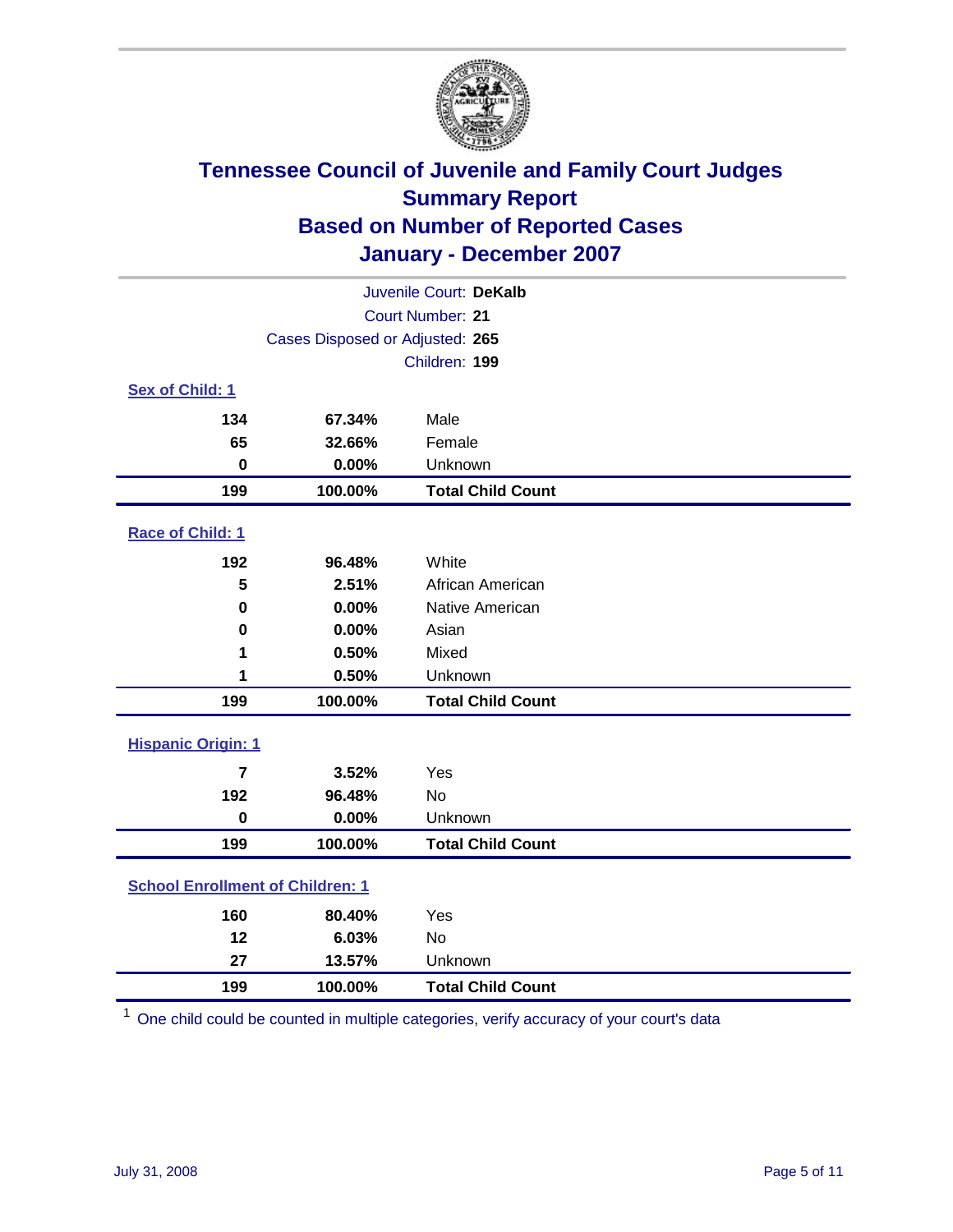

Court Number: **21** Juvenile Court: **DeKalb** Cases Disposed or Adjusted: **265** Children: **199**

#### **Living Arrangement of Child at Time of Referral: 1**

| 199          | 100.00%  | <b>Total Child Count</b>     |
|--------------|----------|------------------------------|
| 4            | 2.01%    | Other                        |
| 40           | 20.10%   | <b>Unknown</b>               |
| 1            | 0.50%    | Independent                  |
| 0            | 0.00%    | In an Institution            |
| 0            | $0.00\%$ | In a Residential Center      |
| 7            | 3.52%    | In a Group Home              |
| 1            | 0.50%    | With Foster Family           |
| $\mathbf{2}$ | 1.01%    | <b>With Adoptive Parents</b> |
| 11           | 5.53%    | <b>With Relatives</b>        |
| 14           | 7.04%    | With Father                  |
| 51           | 25.63%   | With Mother                  |
| 10           | 5.03%    | With Mother and Stepfather   |
| 6            | 3.02%    | With Father and Stepmother   |
| 52           | 26.13%   | With Both Biological Parents |
|              |          |                              |

#### **Type of Detention: 2**

| 265 | 100.00%  | <b>Total Detention Count</b> |  |
|-----|----------|------------------------------|--|
| 0   | 0.00%    | Other                        |  |
| 253 | 95.47%   | Does Not Apply               |  |
| 0   | $0.00\%$ | <b>Unknown</b>               |  |
| 0   | 0.00%    | <b>Psychiatric Hospital</b>  |  |
| 0   | $0.00\%$ | Jail - No Separation         |  |
| 0   | $0.00\%$ | Jail - Partial Separation    |  |
| 0   | $0.00\%$ | Jail - Complete Separation   |  |
| 11  | 4.15%    | Juvenile Detention Facility  |  |
| 1   | 0.38%    | Non-Secure Placement         |  |
|     |          |                              |  |

<sup>1</sup> One child could be counted in multiple categories, verify accuracy of your court's data

<sup>2</sup> If different than number of Cases (265) verify accuracy of your court's data.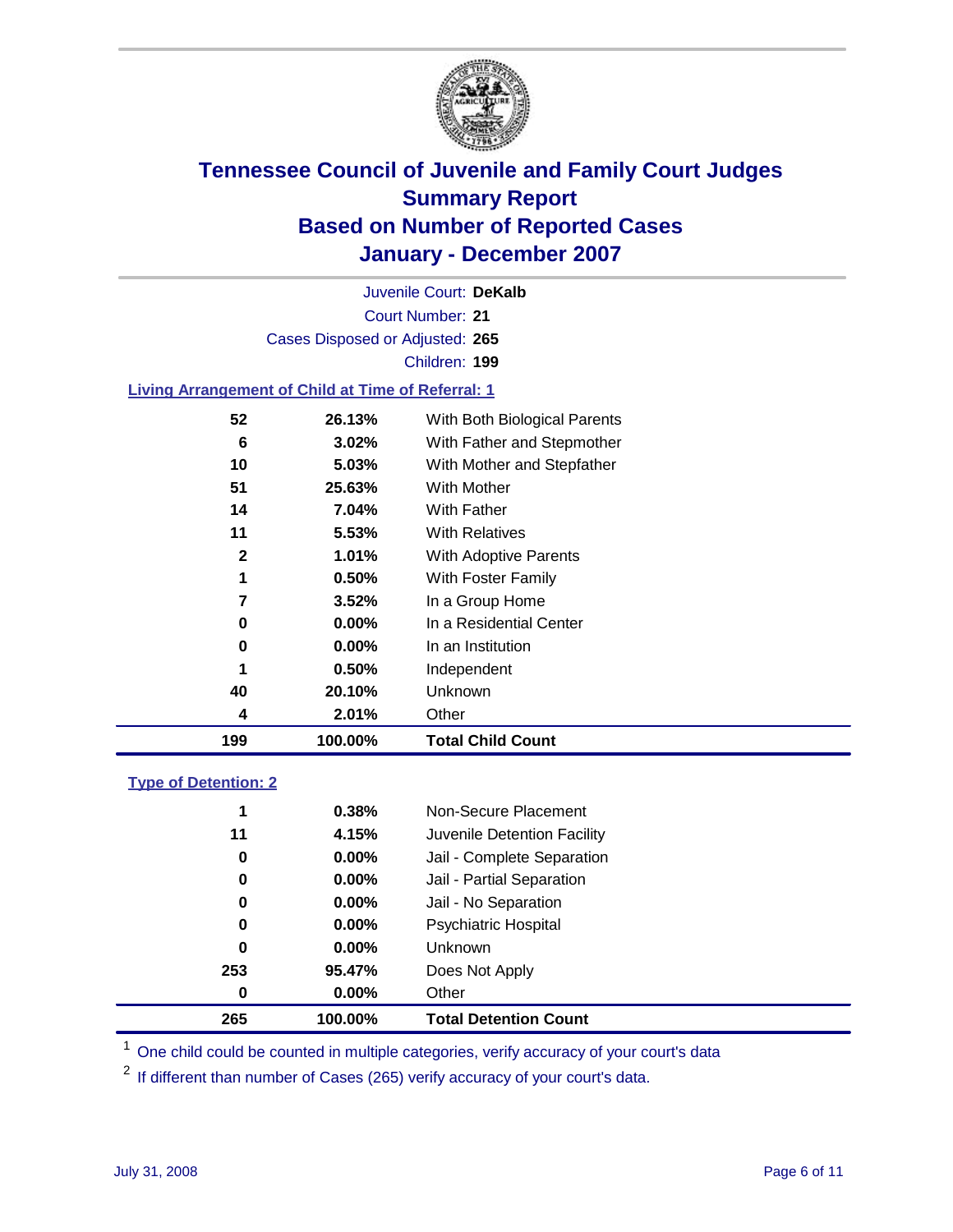

|                                                    | Juvenile Court: DeKalb |                                      |  |  |  |  |
|----------------------------------------------------|------------------------|--------------------------------------|--|--|--|--|
| Court Number: 21                                   |                        |                                      |  |  |  |  |
| Cases Disposed or Adjusted: 265                    |                        |                                      |  |  |  |  |
|                                                    | Children: 199          |                                      |  |  |  |  |
| <b>Placement After Secure Detention Hearing: 1</b> |                        |                                      |  |  |  |  |
| 5                                                  | 1.89%                  | Returned to Prior Living Arrangement |  |  |  |  |
| 4                                                  | 1.51%                  | Juvenile Detention Facility          |  |  |  |  |
| 0                                                  | 0.00%                  | Jail                                 |  |  |  |  |
| 0                                                  | 0.00%                  | Shelter / Group Home                 |  |  |  |  |
| 0                                                  | 0.00%                  | <b>Foster Family Home</b>            |  |  |  |  |
| 0                                                  | 0.00%                  | Psychiatric Hospital                 |  |  |  |  |
| 2                                                  | 0.75%                  | Unknown / Not Reported               |  |  |  |  |
| 254                                                | 95.85%                 | Does Not Apply                       |  |  |  |  |
| 0                                                  | 0.00%                  | Other                                |  |  |  |  |
| 265                                                | 100.00%                | <b>Total Placement Count</b>         |  |  |  |  |
| <b>Intake Actions: 2</b>                           |                        |                                      |  |  |  |  |
|                                                    |                        |                                      |  |  |  |  |
| 152                                                | 49.35%                 | <b>Petition Filed</b>                |  |  |  |  |
| 0                                                  | 0.00%                  | <b>Motion Filed</b>                  |  |  |  |  |
| 151                                                | 49.03%                 | <b>Citation Processed</b>            |  |  |  |  |
| 0                                                  | 0.00%                  | Notification of Paternity Processed  |  |  |  |  |
| 3                                                  | 0.97%                  | Scheduling of Judicial Review        |  |  |  |  |
| 0                                                  | 0.00%                  | Scheduling of Administrative Review  |  |  |  |  |
| 1                                                  | 0.32%                  | Scheduling of Foster Care Review     |  |  |  |  |
| 0                                                  | 0.00%                  | Unknown                              |  |  |  |  |
| 1                                                  | 0.32%                  | Does Not Apply                       |  |  |  |  |
| 0                                                  | 0.00%                  | Other                                |  |  |  |  |
| 308                                                | 100.00%                | <b>Total Intake Count</b>            |  |  |  |  |

<sup>1</sup> If different than number of Cases (265) verify accuracy of your court's data.

<sup>2</sup> If different than number of Referral Reasons (308), verify accuracy of your court's data.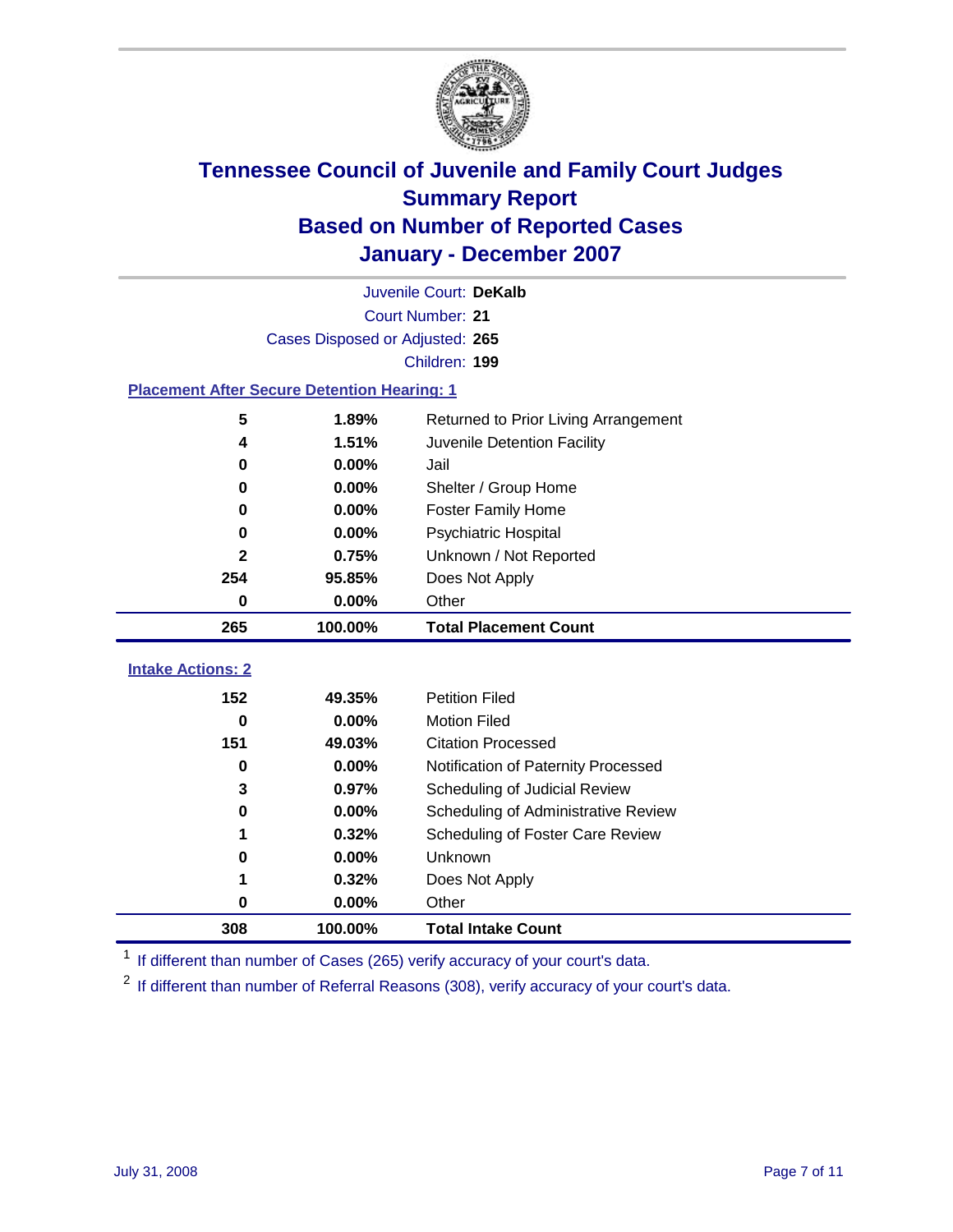

Court Number: **21** Juvenile Court: **DeKalb** Cases Disposed or Adjusted: **265** Children: **199**

#### **Last Grade Completed by Child: 1**

| 0              | 0.00%   | Too Young for School     |
|----------------|---------|--------------------------|
| 0              | 0.00%   | Preschool                |
| 0              | 0.00%   | Kindergarten             |
| 0              | 0.00%   | 1st Grade                |
|                | 0.50%   | 2nd Grade                |
|                | 0.50%   | 3rd Grade                |
|                | 0.50%   | 4th Grade                |
| 0              | 0.00%   | 5th Grade                |
| 0              | 0.00%   | 6th Grade                |
| $\mathbf 2$    | 1.01%   | 7th Grade                |
| $\overline{7}$ | 3.52%   | 8th Grade                |
| 16             | 8.04%   | 9th Grade                |
| 48             | 24.12%  | 10th Grade               |
| 42             | 21.11%  | 11th Grade               |
| 3              | 1.51%   | 12th Grade               |
| 0              | 0.00%   | Non-Graded Special Ed    |
| 0              | 0.00%   | <b>GED</b>               |
| 0              | 0.00%   | Graduated                |
| $\bf{0}$       | 0.00%   | Never Attended School    |
| 78             | 39.20%  | Unknown                  |
| 0              | 0.00%   | Other                    |
| 199            | 100.00% | <b>Total Child Count</b> |

### **Enrolled in Special Education: 1**

| 108 | 54.27%  | No                       |  |
|-----|---------|--------------------------|--|
| 82  | 41.21%  | Unknown                  |  |
| 199 | 100.00% | <b>Total Child Count</b> |  |

<sup>1</sup> One child could be counted in multiple categories, verify accuracy of your court's data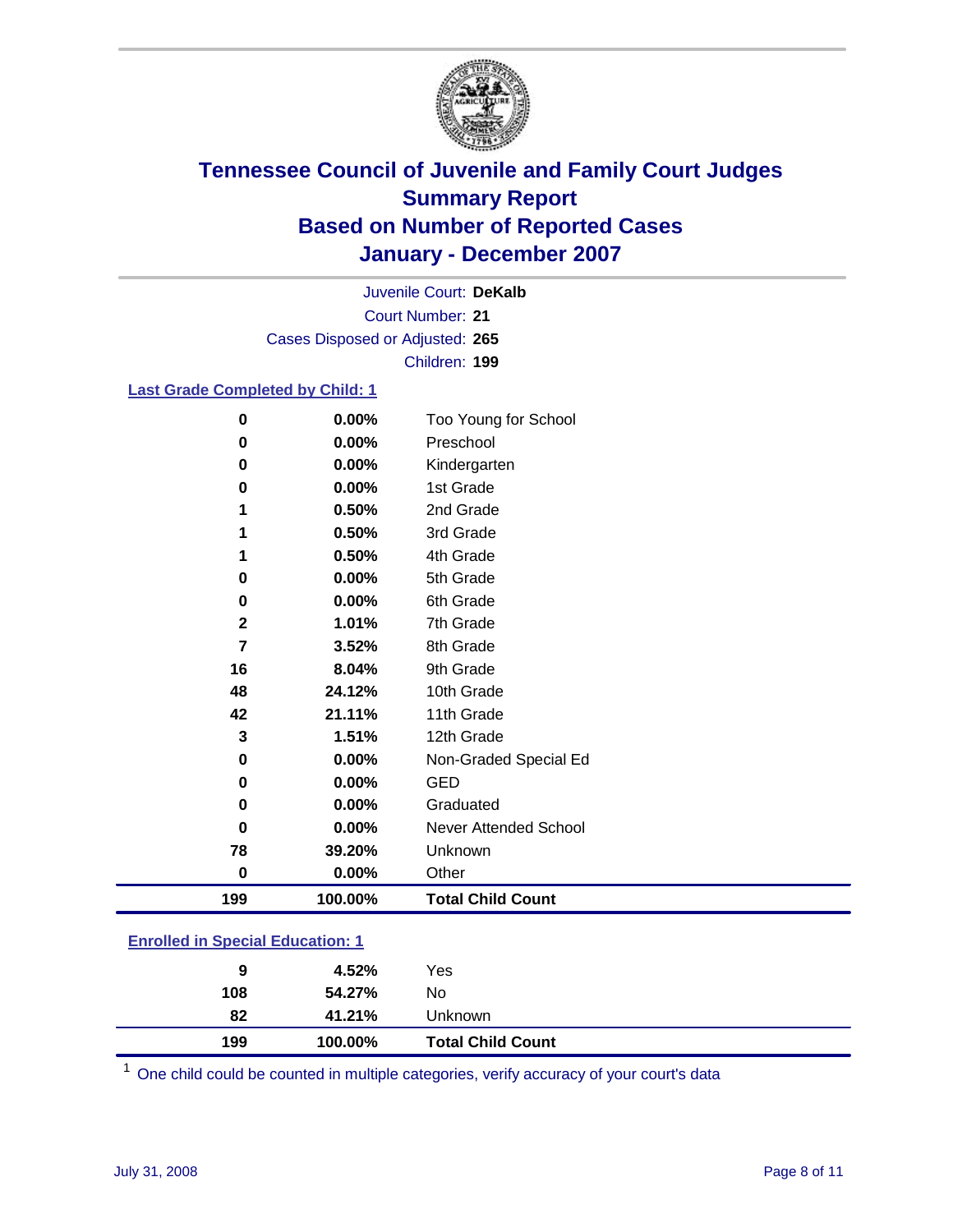

|                              |                                 | Juvenile Court: DeKalb    |
|------------------------------|---------------------------------|---------------------------|
|                              |                                 | Court Number: 21          |
|                              | Cases Disposed or Adjusted: 265 |                           |
|                              |                                 | Children: 199             |
| <b>Action Executed By: 1</b> |                                 |                           |
| 308                          | 100.00%                         | Judge                     |
| 0                            | $0.00\%$                        | Referee                   |
| 0                            | $0.00\%$                        | <b>YSO</b>                |
| 0                            | $0.00\%$                        | Other                     |
| 0                            | $0.00\%$                        | Unknown / Not Reported    |
| 308                          | 100.00%                         | <b>Total Action Count</b> |

### **Formal / Informal Actions: 1**

| 155          | 50.32%   | Dismissed                                        |
|--------------|----------|--------------------------------------------------|
| 0            | 0.00%    | Retired / Nolle Prosequi                         |
| 45           | 14.61%   | <b>Complaint Substantiated Delinquent</b>        |
| 45           | 14.61%   | <b>Complaint Substantiated Status Offender</b>   |
| 0            | 0.00%    | <b>Complaint Substantiated Dependent/Neglect</b> |
| 0            | $0.00\%$ | <b>Complaint Substantiated Abused</b>            |
| 0            | $0.00\%$ | <b>Complaint Substantiated Mentally III</b>      |
| $\bf{0}$     | $0.00\%$ | Informal Adjustment                              |
| 20           | 6.49%    | <b>Pretrial Diversion</b>                        |
| 0            | 0.00%    | <b>Transfer to Adult Court Hearing</b>           |
| 1            | 0.32%    | Charges Cleared by Transfer to Adult Court       |
| 0            | 0.00%    | Special Proceeding                               |
| 5            | 1.62%    | <b>Review Concluded</b>                          |
| 35           | 11.36%   | Case Held Open                                   |
| $\mathbf{2}$ | 0.65%    | Other                                            |
| 0            | 0.00%    | Unknown / Not Reported                           |
| 308          | 100.00%  | <b>Total Action Count</b>                        |

<sup>1</sup> If different than number of Referral Reasons (308), verify accuracy of your court's data.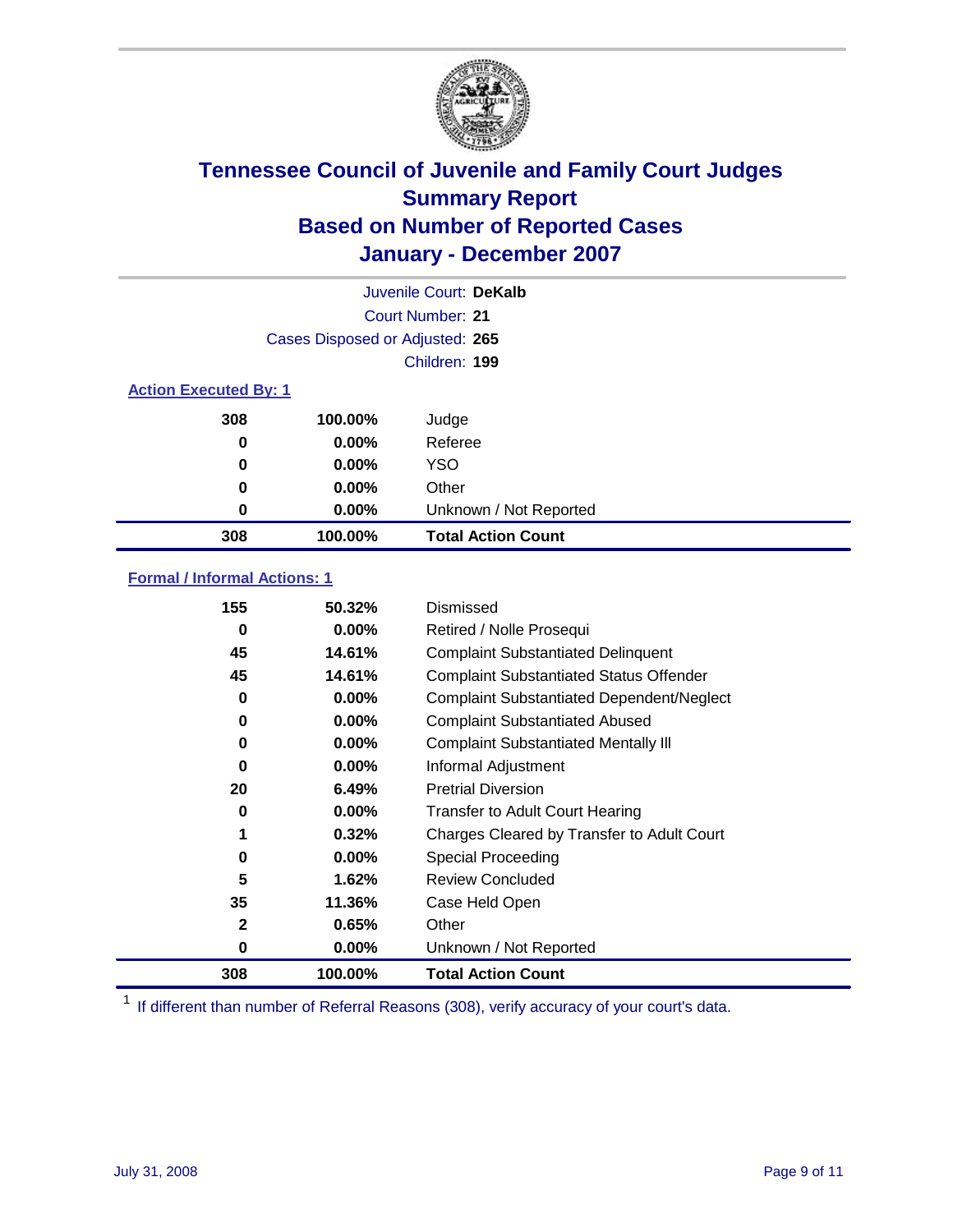

|                       |                                 | Juvenile Court: DeKalb                                |
|-----------------------|---------------------------------|-------------------------------------------------------|
|                       |                                 | <b>Court Number: 21</b>                               |
|                       | Cases Disposed or Adjusted: 265 |                                                       |
|                       |                                 | Children: 199                                         |
| <b>Case Outcomes:</b> |                                 | There can be multiple outcomes for one child or case. |
| 37                    | 12.76%                          | <b>Case Dismissed</b>                                 |
| $\mathbf{2}$          | 0.69%                           | Case Retired or Nolle Prosequi                        |
| 2                     | 0.69%                           | Warned / Counseled                                    |
| 14                    | 4.83%                           | Held Open For Review                                  |
| 12                    | 4.14%                           | Supervision / Probation to Juvenile Court             |
| 0                     | 0.00%                           | <b>Probation to Parents</b>                           |
| 0                     | 0.00%                           | Referral to Another Entity for Supervision / Service  |
| 1                     | 0.34%                           | Referred for Mental Health Counseling                 |
| 4                     | 1.38%                           | Referred for Alcohol and Drug Counseling              |
| 0                     | 0.00%                           | <b>Referred to Alternative School</b>                 |
| 0                     | 0.00%                           | Referred to Private Child Agency                      |
| 67                    | 23.10%                          | Referred to Defensive Driving School                  |
| 2                     | 0.69%                           | Referred to Alcohol Safety School                     |
| 26                    | 8.97%                           | Referred to Juvenile Court Education-Based Program    |
| 4                     | 1.38%                           | Driver's License Held Informally                      |
| 0                     | 0.00%                           | <b>Voluntary Placement with DMHMR</b>                 |
| 0                     | 0.00%                           | <b>Private Mental Health Placement</b>                |
| 0                     | 0.00%                           | <b>Private MR Placement</b>                           |
| 2                     | 0.69%                           | Placement with City/County Agency/Facility            |
| 1                     | 0.34%                           | Placement with Relative / Other Individual            |
| 2                     | 0.69%                           | Fine                                                  |
| 55                    | 18.97%                          | <b>Public Service</b>                                 |
| 1                     | 0.34%                           | Restitution                                           |
| 0                     | 0.00%                           | <b>Runaway Returned</b>                               |
| 6                     | 2.07%                           | No Contact Order                                      |
| 0                     | 0.00%                           | Injunction Other than No Contact Order                |
| 2                     | 0.69%                           | <b>House Arrest</b>                                   |
| 0                     | 0.00%                           | <b>Court Defined Curfew</b>                           |
| 0                     | 0.00%                           | Dismissed from Informal Adjustment                    |
| 0                     | 0.00%                           | <b>Dismissed from Pretrial Diversion</b>              |
| 1                     | 0.34%                           | <b>Released from Probation</b>                        |
| 0                     | 0.00%                           | <b>Transferred to Adult Court</b>                     |
| 0                     | $0.00\%$                        | <b>DMHMR Involuntary Commitment</b>                   |